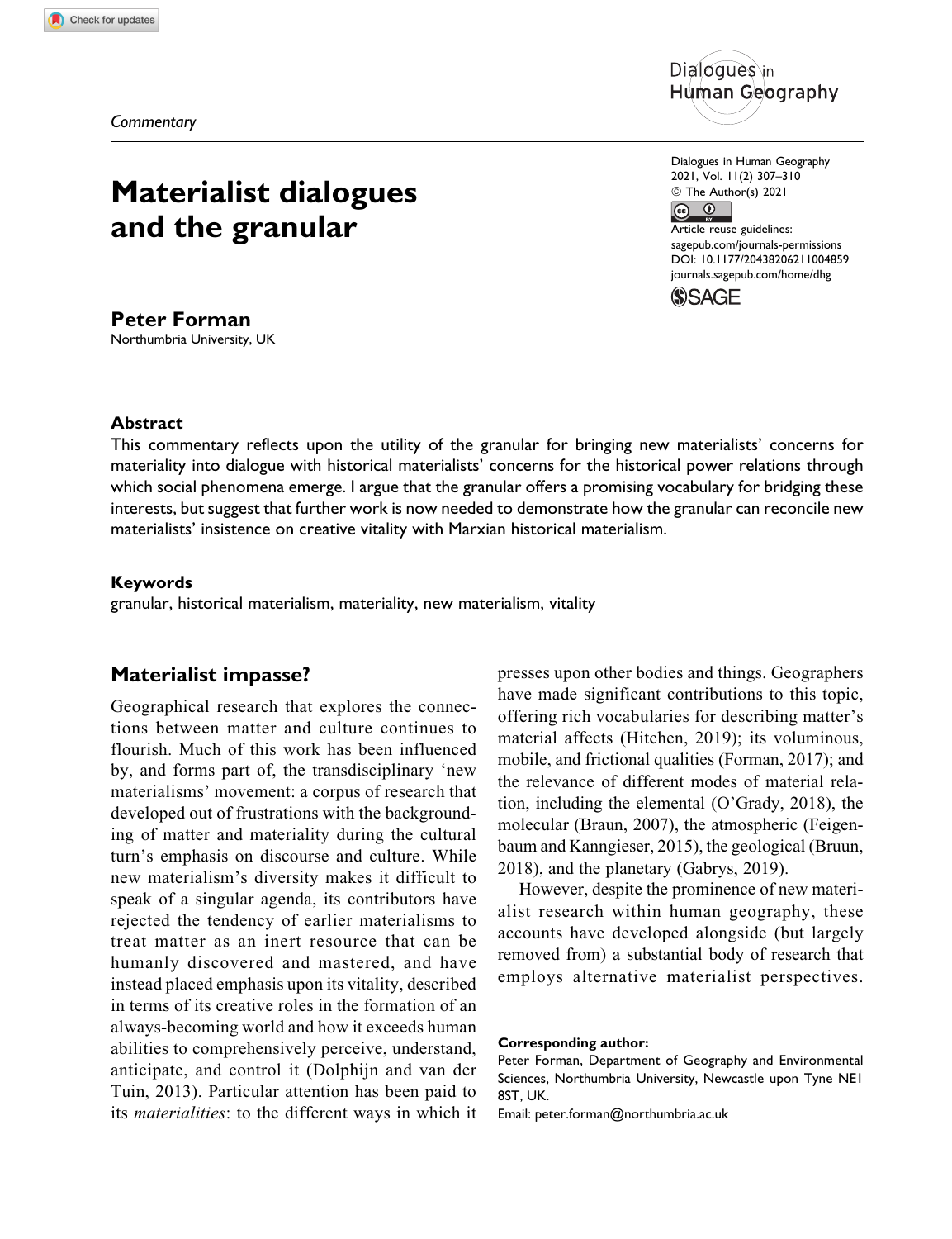Especially notable is the work oriented towards Marx's historical materialism, which continues to thrive across the discipline, especially within the fields of economic geography (Ouma et al., 2018), resource geographies (Williams et al., 2019), and urban political ecology (Connolly, 2019). To date, this work has shared a somewhat fractious relationship with new materialism. By framing itself as 'new', new materialist scholarship has worked to obscure accounts that do not adhere to its vitalist orthodoxy and has depicted them as archaic (Forman, 2020). Historical materialist research has consequently often been excluded from new materialist conversations within and beyond geography (Choat, 2017; Lettow, 2016).

This marginalisation stems from an apparent conceptual impasse between how these two approaches treat material agency. While historical materialism does not deny the ability of materials to act surprisingly or to break down, clog up, or otherwise thwart human endeavours, matter is generally not viewed as being creative. Instead, material forms are seen to emerge through spatiotemporally specific (and ultimately anthropocentric) political-economic forces. It is these forces, the production of value, and the sociomaterial conditions that make possible the emergence of new kinds of societal ordering, that are of primary interest to historical materialists (rather than the specific forms that matter takes, or its materialities). As Choat (2017: 1033) argues, matter consequently appears 'only as an index for some more fundamental and determinant reality (such as the economic relations of production), in the light of which "the specificity of material things" is obliterated'. In this manner, historical materialists tend to present material agency as derivative of human agency and only regard it as interesting when it affects human life. For many new materialists, this means that new materialism and historical materialism are unreconcilable, for historical materialism reifies the modernist separation of nature and society that new materialists critique (Latour et al., 1993).

On the other hand, historical materialism arguably provides a more robust conceptual framework for interrogating the asymmetrical power relations that constitute capitalist societies. Critics of new materialism have argued that its push to generalise agency, both in terms of its expansion of agency to all actors, and in its focus on forms of materiality that are more-or-less consistently reproduced across time and space, results in an incapacity to engage with questions of systemically unequal power relations, or with the historically specific contexts through which particular material forms and effects emerge (Cotter, 2016; Lettow, 2016).

In practice, the impasse between these two approaches is somewhat exaggerated. As Choat (2017) argues, the claim that historical materialism reproduces problematic modernist binaries is partly negated by the fact that few historical materialists would refute the problems with ontologically separating nature and society, but would instead assert the importance of describing the contexts through which these classifications emerge, rather than denying that they exist. Capitalism, nation-states, economies, commodities, and 'natural' resources all matter, but they are not pre-existing entities. Instead, they are contingent and volatile products of intrinsically precarious socio-material relations. Likewise, the complaints rallied against new materialism, that it 'tends towards ahistorical analyses that ignore, or at least downplay, relations of power and ownership' (Choat, 2017: 1040) also discount a substantial body of new materialist research that carefully examines questions of power and politics across different spaces and scales (e.g. Fullagar and Pavlidis, 2020; Saldanha, 2012; Sharp, 2020). It is in the context of this impasse that Jamieson proposes dialogue around the concept of the granular.

## **Granular materialities**

In 'For Granular Geographies', Jamieson (2021) seeks to make an 'intervention into materialist geography' that brings into conversation these two opposing strands of materialist thought. Rather than create a comprehensive conceptual framework for fixing these tensions, he posits the concept of the granular as a means of drawing into dialogue new materialists' interests in materialities with historical materialists' concerns for the social, political, and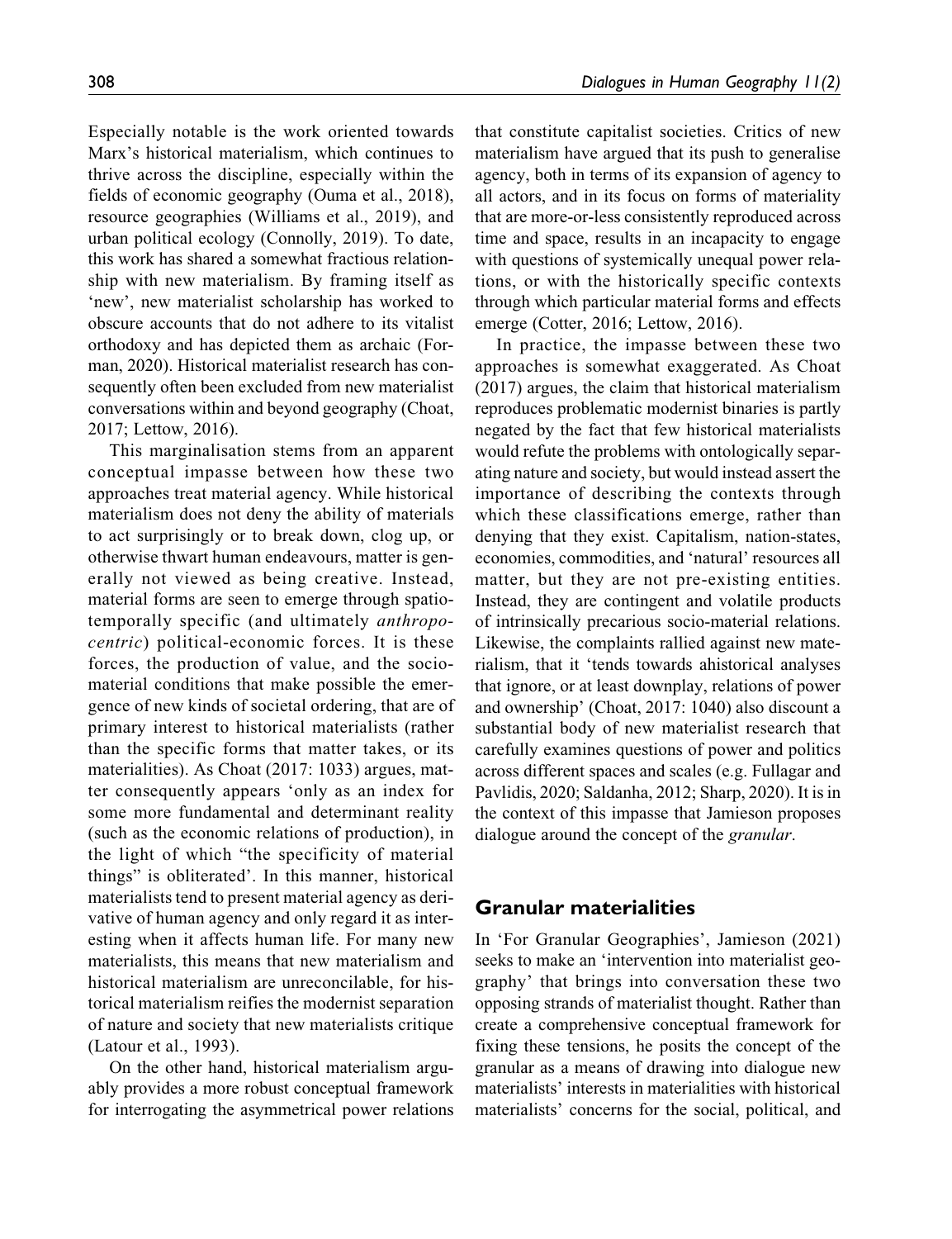economic conditions through which societal phenomena emerge.

Deriving from physics, granularity describes a unique form of materiality through which matter can shift between states, at different times and under specific conditions displaying the qualities of a liquid or solid. Sand (Jamieson's material of focus) is the example par excellence of such a material. Under certain circumstances, sand can move fluidly, like water, or it can express forms of rigidity and durability, stabilising in piles or masses, or solidifying as concrete.

Like other materialities, granularity extends beyond the specific qualities of single materials to describe modes of socio-material relation between constellations of actants. This is useful, because when viewed purely in literal terms, its applications can appear somewhat limited. To express granular behaviours, matter must consist of precisely sized macroscopic particulates that transition between phases under highly specific environmental conditions. Few materials will express these behaviours (examples listed by Jamieson include grains, soils, particulate foodstuffs, pharmaceuticals, and certain chemicals). As such, while valuable work might arise from the analysis of such materials (indeed, it is clear from Jamieson's account that the geographies of sand require further investigation), a literal reading of the granular might deem it as an interesting, but ultimately niche, form of material expression.

Instead, the value of the granular stems from its emphasis on the contingent interplay of force and friction across constellations of actants, resulting in material transformations that have socially significant effects (in this case, forms of ecological destruction, urbanisation, and territorial expansion/ contraction). With reference to the concepts of force chains, friction, and phase transitions, Jamieson describes in detail the historically and spatially specific power relations through which different manifestations of sand emerge and have effects (sand as geophysical relation, resource, matter of national security, engineering material, and territory). Throughout the article, he insists upon the distributed, heterogeneous, and contingent forces through which sand's extraction, circulation, and use is facilitated and resisted, and thereby largely avoids the determinism that has been accused of much historical materialist research.

This description of granular materialities resonates with much new materialist scholarship, particularly with accounts of relatively durable/fluid materialities (Steinberg and Peters, 2015); the particulate relations of the molecular (Braun, 2007); the work on mutability (DeSilvey, 2006; Mol, 2002); and the materialist research on circulation, (im)mobilities, and frictions (Forman, 2017; Gregson et al., 2016). The granular contributes an additional material vocabulary to this work, one that is specifically focused on the interplay between forces and frictions.

In this manner, Jamieson largely succeeds in mobilising the granular as a form of 'connective wiring' (Lorimer, 2007: 97, cited by Jamieson, 2021) that brings together key ideas from both fields of materialist research around a pressing global issue. However, further work is now needed to show how the granular can help challenge anthropocentric narratives. Sand's material qualities – including its relative ease of extraction, weight and bulkiness, the opacity of the river waters from which it is dredged, and how its consumption typically requires lowskilled labour) – are shown here to contribute to the conditions for its extraction, transport, exchange, and consumption, but they still largely feature 'as structural constraints that limit or determine human action' (Choat, 2017: 1032): there is limited sense of matter's self-organising creativity. The granular provides a promising concept that can help advance these conversations, but given the centrality of vitalism to new materialism's anti-modernist political project, more work is needed to demonstrate how it can help reconcile new materialisms' insistence on vitality with Marxian historical materialist concerns.

#### **Declaration of conflicting interests**

The author(s) declared no potential conflicts of interest with respect to the research, authorship, and/or publication of this article.

## **Funding**

The author(s) received no financial support for the research, authorship, and/or publication of this article.